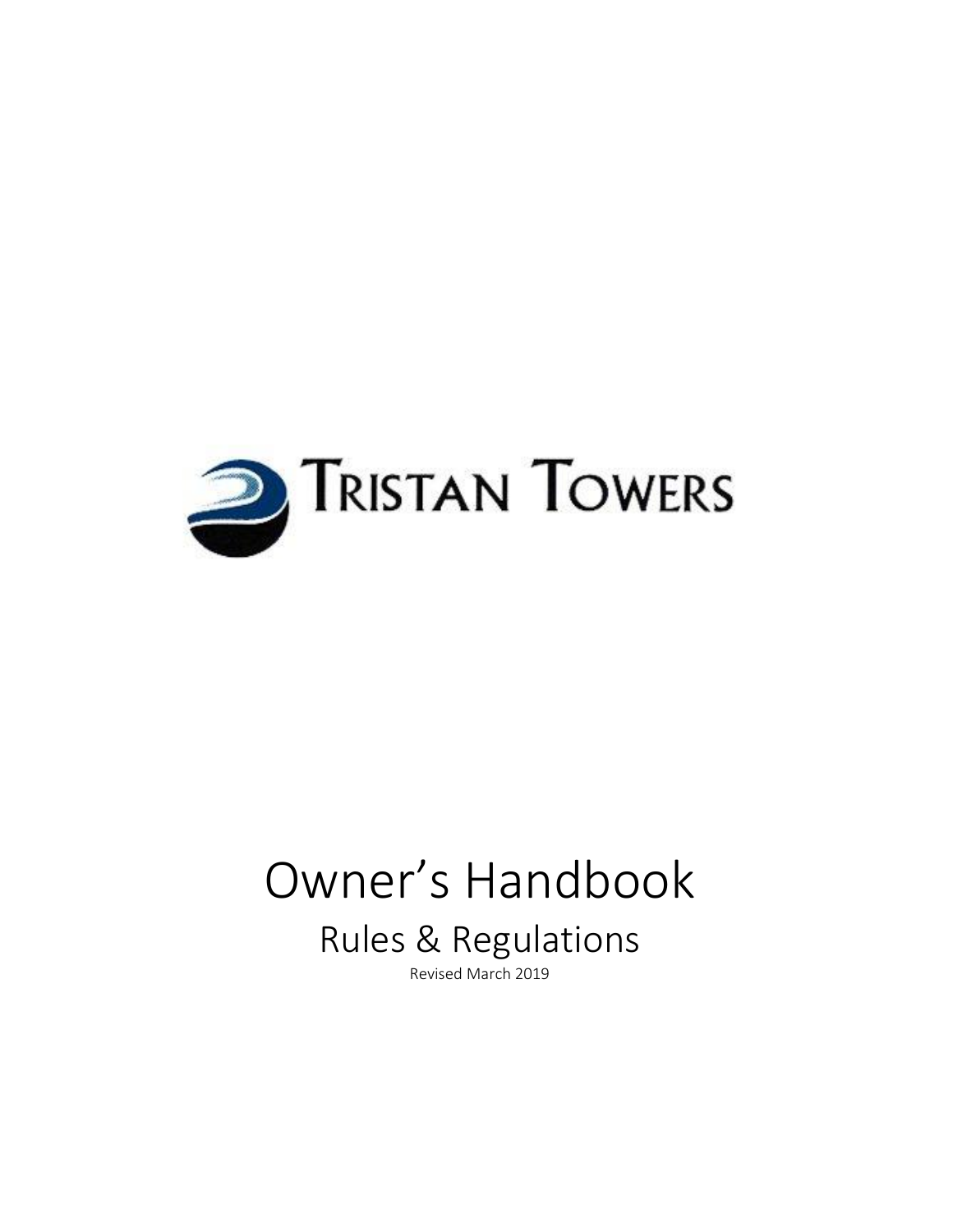#### WELCOME

The condominium form of real property ownership had its early foundations during the Roman Empire. The word "Condominium", meaning common ownership by two or more people, is derived from the language of the time. The condominium concept in Florida began when the 1963 Legislature enacted Chapter 718, Florida Statues, providing the basic legal authority for the creation of condominiums. The condominium concept is distinguished from other types of joint or common ownership by the three distinct parts that make up the condominium:

- Exclusive ownership of a single unit;
- Joint ownership as tenants-in-common with others of common areas;
- An agreement among owners for the management and administration of the total condominium property.

The benefits of condominium living are many. However, along with the benefits there are compromises that must be made. Each owner/resident gives up a certain amount of freedom that might otherwise be enjoyed in a single-family home. Each owner/resident has a responsibility for keeping the common areas clean and in good condition. The regulations of the community are intended to benefit everyone. Should any owner/resident observe Tristan Towers rules and regulations being ignored or broken by someone else, it is that person's obligation to inform the Board of Directors so that proper action(s) may be taken.

This handbook contains general information that will assist you with the many questions you might have regarding day-to-day operations and community living. You should refer to the recorded documents of Tristan Towers Homeowners, Inc. for a complete notification of restrictions. The seller should have provided these to you when you bought your unit. If you do not have them, please visit [www.TristanOwners.com](http://www.tristanowners.com/) and login to the Owner's Portal. The password can be found in your welcome letter.

We encourage any owner whose unit is a rental unit to provide the shortened version of this document to your tenants or rental agent, as most questions will be answered, and many problems will be eliminated. The shortened version can be found in the Owner's Portal at [www.TristanOwners.com.](http://www.tristanowners.com/)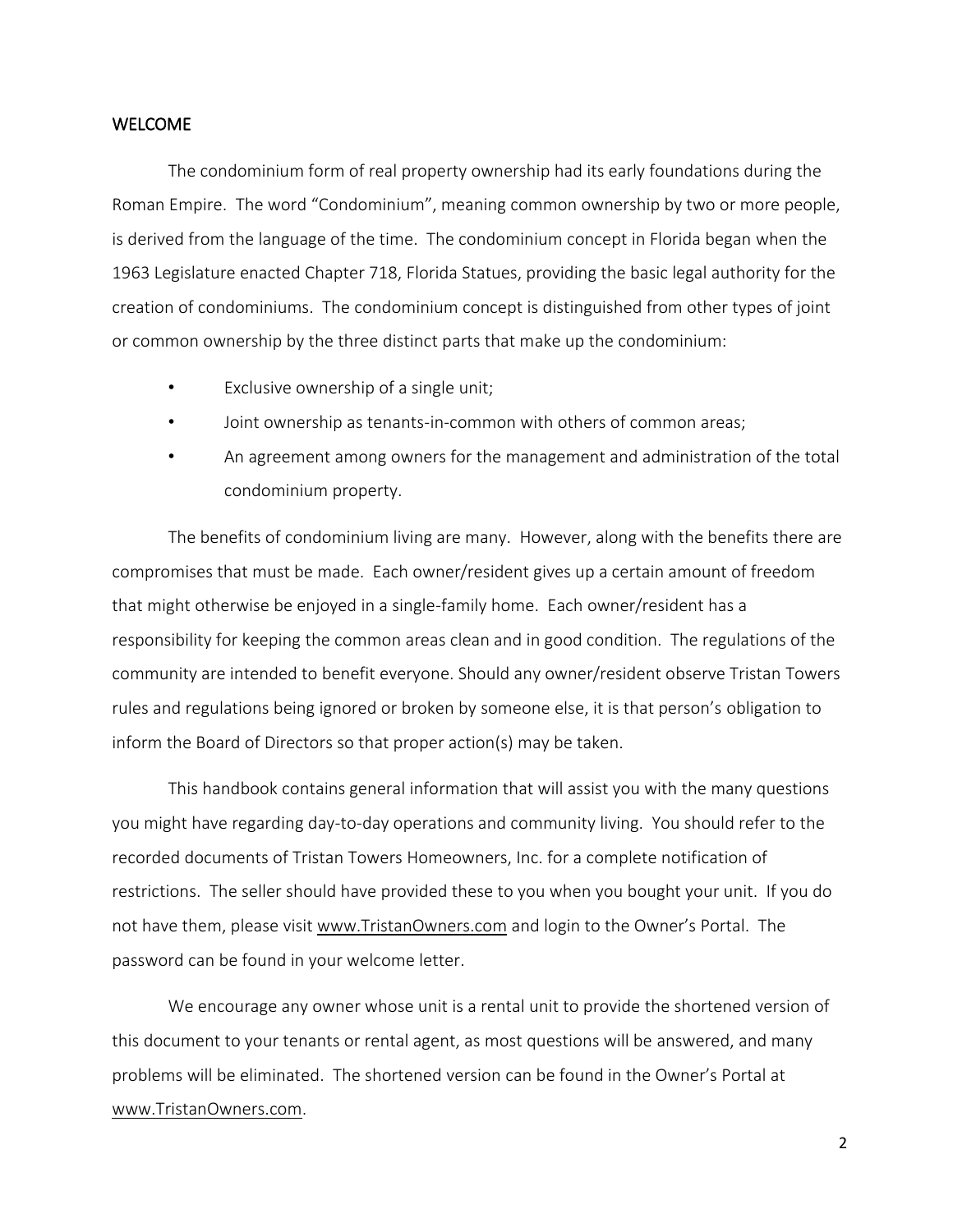## **Table of Contents**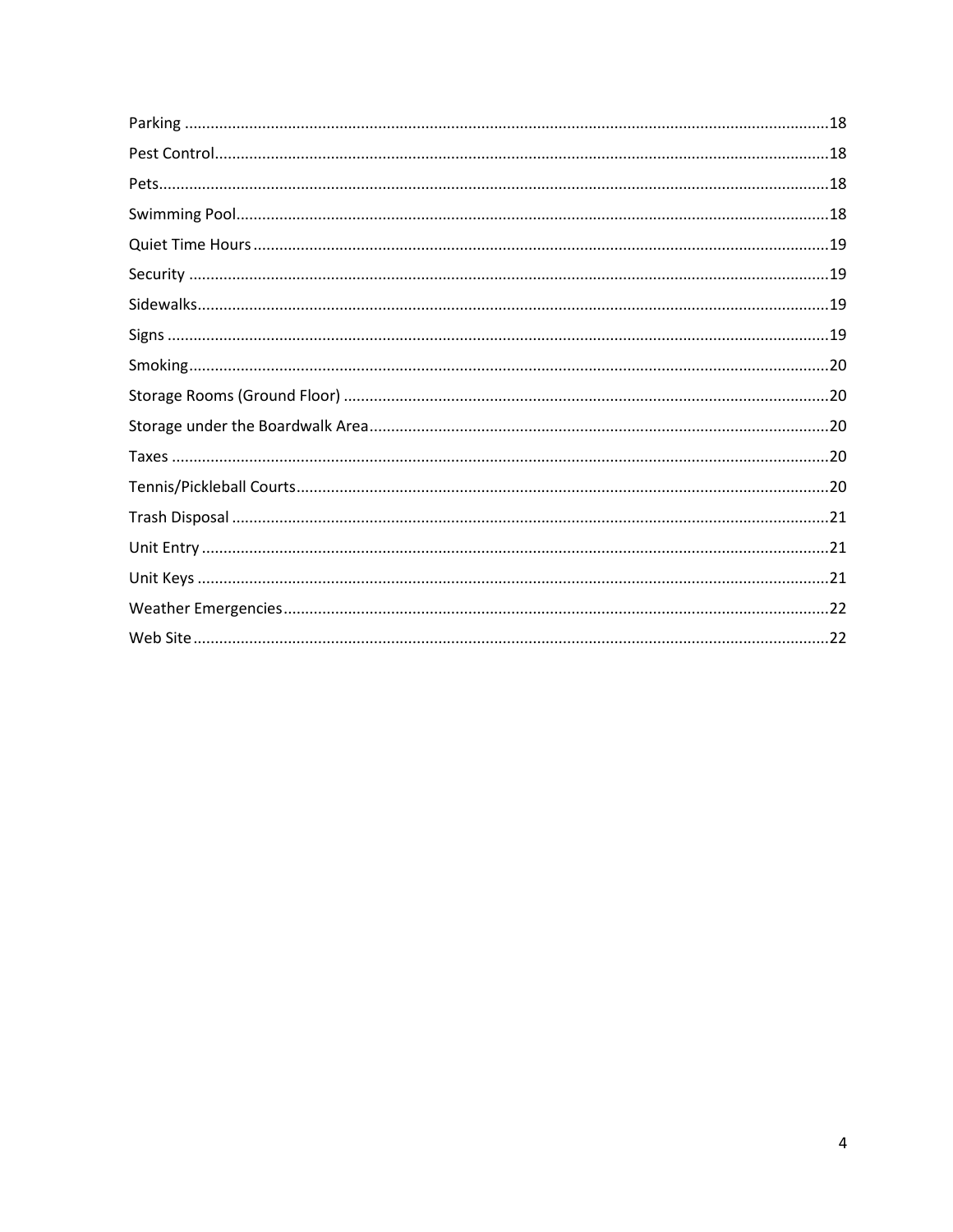## <span id="page-4-0"></span>Account Management

Tristan Towers currently utilizes a management company to manage administrative activities for

the Association. This includes, but is not limited to:

- Collection of monthly condominium fees
- Payment of Association bills (e.g., electric, cable television)
- Maintain Owner accounts
- Maintain records for accounting
- Mailings for Board Notices to Homeowners (e.g., Annual Homeowner's meeting)
- Maintain calendar for Clubhouse and manage reservations

Should you have a question regarding your account with the Association you should contact the property manager.

Beach Condo Management P.O. Box 954 Gulf Breeze, FL 32561 850-393-6754 [watsonlgp@aol.com](mailto:watsonlgp@aol.com)

## <span id="page-4-1"></span>On-site Maintenance

On-site maintenance that is the responsibility of the Association is accomplished through the Property Manager and on-site maintenance. Maintenance requests are to be submitted in writing and placed in the maintenance box located in the lobby or via the maintenance request

form found at www.TristanOwners.com.

Responsibilities of the Property Manager with assistance from on-site maintenance include the

following:

- Provide keys (e.g., storage room, bike room)
- Provide remote-controlled gate and door openers (fee required)
- Bike registration
- Notify and tow illegally parked vehicles and trailers
- Maintain grounds (e.g., mowing, trimming, irrigation equipment)
- Change dumpsters in/out of trash chute
- Maintain parking lot and tennis courts
- Maintain pool
- Maintain mechanical and plumbing equipment
- Handle elevator reservations (for moving in or out)
- Provide keys to clubhouse when rented by owners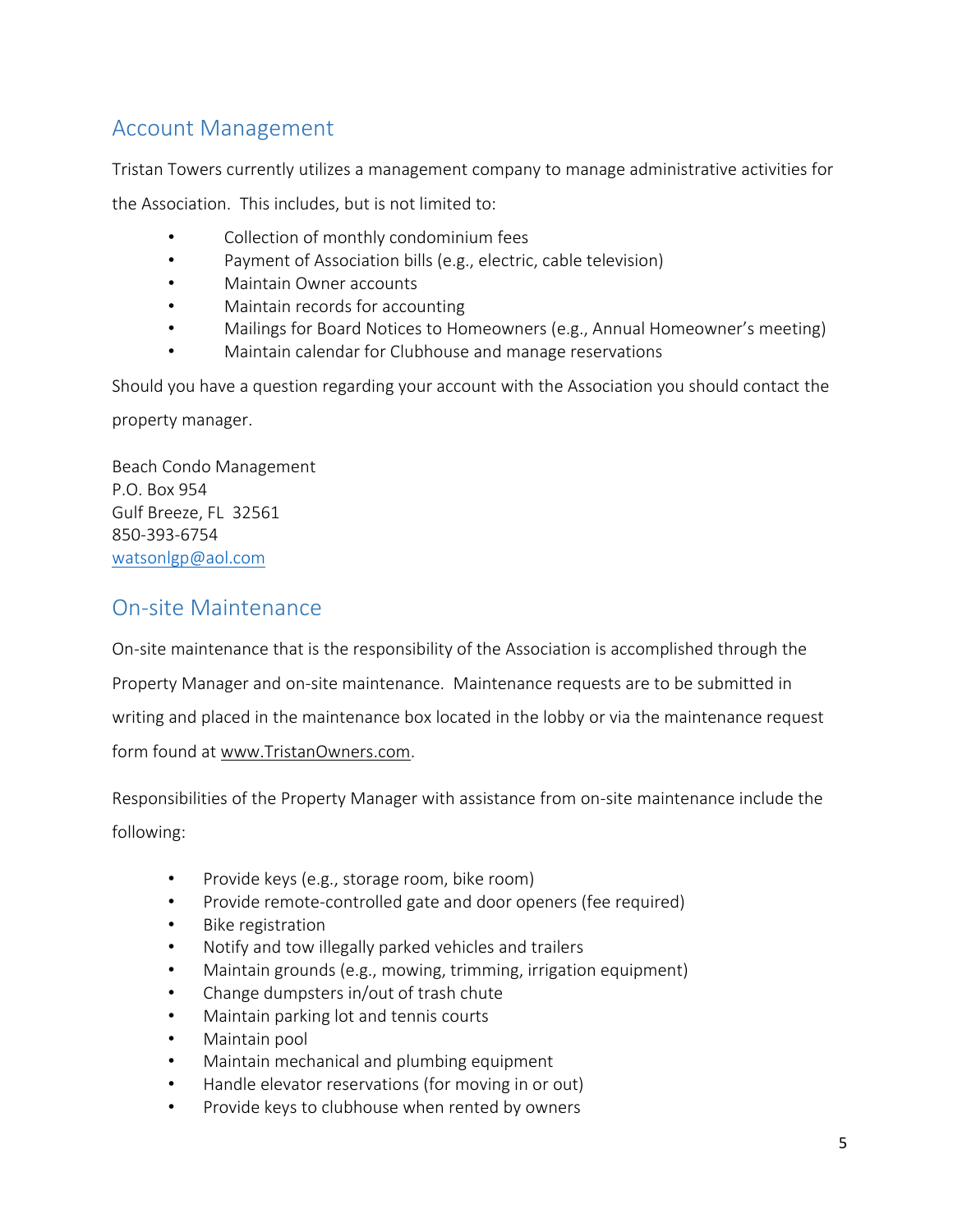- Pet registration
- Clean the lobby and elevators
- Clean the entrance way and drives
- Clean the stairwells and hallways
- Clean and straighten the pool furniture and restrooms; water plants
- Clean the clubhouse
- Clean the storage areas and bike room

#### <span id="page-5-0"></span>Declaration of Condominium, Articles of Incorporation and By-laws

The Declaration of Condominium is the primary formative document creating the condominium, and its provisions control over all other governing documents. In fact, Article 17.C. of the Declaration of Condominium specifically states that the Declaration controls over any other conflicting or inconsistent provisions of other condominium documents.

If you want to make any changes to the Declaration, an amendment to the document must be made. Any amendment must be voted on by the membership. The percentage required to pass an amendment will be specified in the Declaration or By-laws. Any such amendment must be recorded with the County Recorder and distributed to the membership.

The Articles of Incorporation is the document which creates the Association but defers on most issues to the Bylaws which contain the procedural and operational rules and details by which the Association performs its corporate duties. The Bylaws may also be supplemented in certain areas by the Condominium Act which provide default provisions in the event the bylaws of a particular condominium association fail to address the issue.

The governing documents should be read together as a whole, and only if there is a true conflict between the governing documents would there be a need to interpret the conflicting provisions. In many instances, it may simply be that the Declaration addresses an issue whereas the Articles of Incorporation or Bylaws do not. This is perfectly appropriate as the documents are intended to do different things. It may be that the Articles of Incorporation are silent on an issue whereas the Bylaws address an issue more completely. This is perfectly appropriate as well since the Articles of Incorporation are a formative document creating the Association whereas the Bylaws are akin to the rulebook governing the procedural operations of the Association.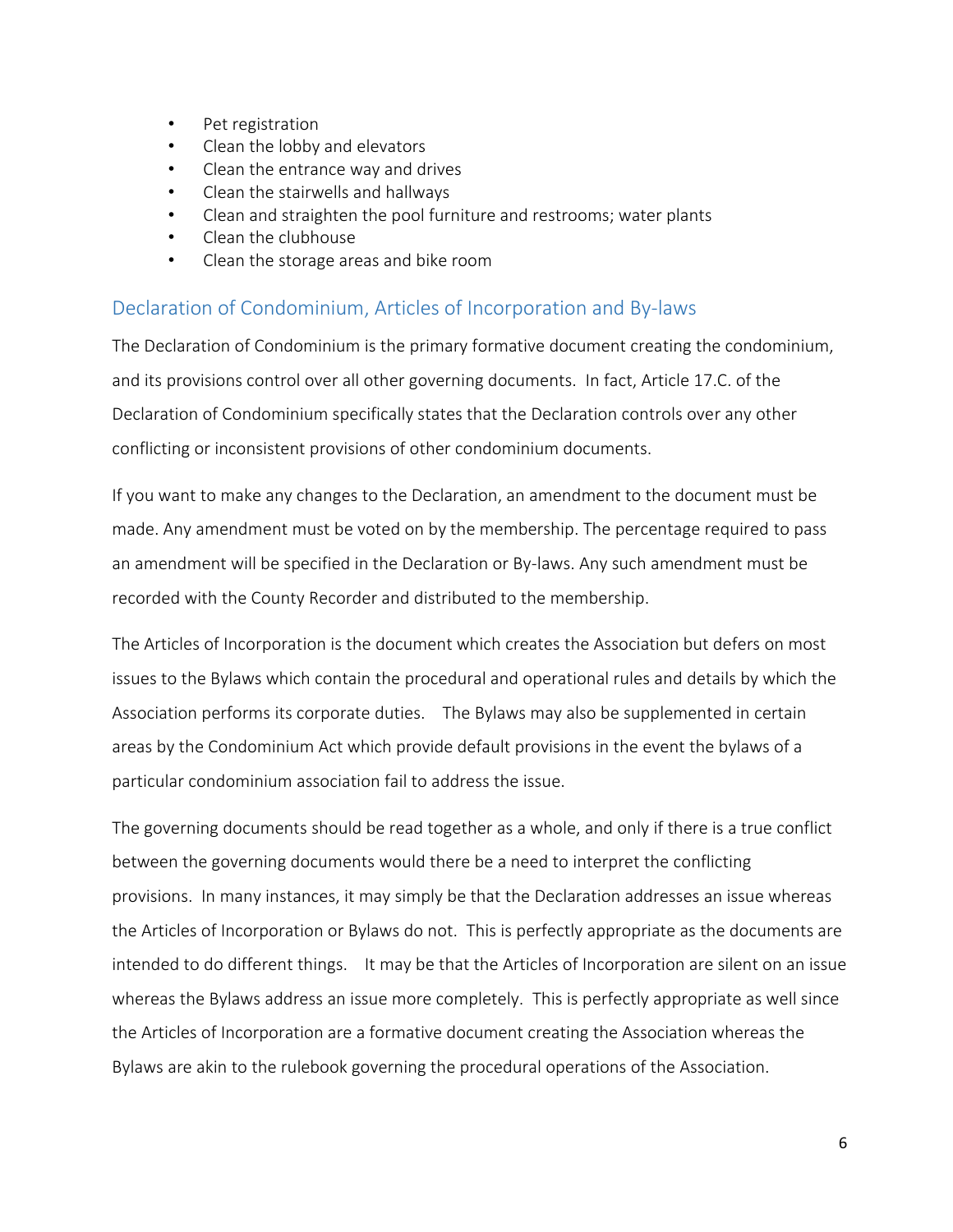The Rules and Regulations are not recorded. It is much easier to change the rules and regulations. The other governing documents give the Board the authority to adopt reasonable rules and regulations that are in accordance with the Declaration and Bylaws.

Reasonable rules and regulations concerning the use of the condominium property may be made and amended from time to time by the Association. To change or amend the rules and regulations, all that is required is a Board vote and a distribution of the changes to the membership.

All of the documents are enforceable in the same manner. The enforcement procedure should be set out in the documents. The types of enforcement include enforcement assessments, which would result in liens if unpaid; a lawsuit to require compliance with the documents, or in some cases, the Association is provided the ability to correct a violation once notice is given and charge the owner for the cost to correct the violation.

## <span id="page-6-0"></span>General Information

(Condensed: Refer to Articles of Incorporation, Declaration of Condominiums and By-Laws for specifics)

#### <span id="page-6-1"></span>Air Conditioning Systems

The heating and cooling system for each unit is the responsibility of each unit owner. Each unit owner should be aware of the necessity to have the condensation system of the HVAC unit cleaned on a monthly basis by using a mixture of half bleach/half water. This solution is poured into the small opening in the white PVC pipe in front of the furnace by using a measuring cup or funnel and to help prevent the buildup of algae which can clog the pipe.

#### <span id="page-6-2"></span>Appliances

Appliances are the responsibility of each unit owner. Of particular interest to each unit owner:

• Water hoses for the washing machine. Damage from a burst hose, including that to common areas and other units, is the responsibility of the unit owner. It is highly recommended that metal water hoses be installed to prevent burst hoses.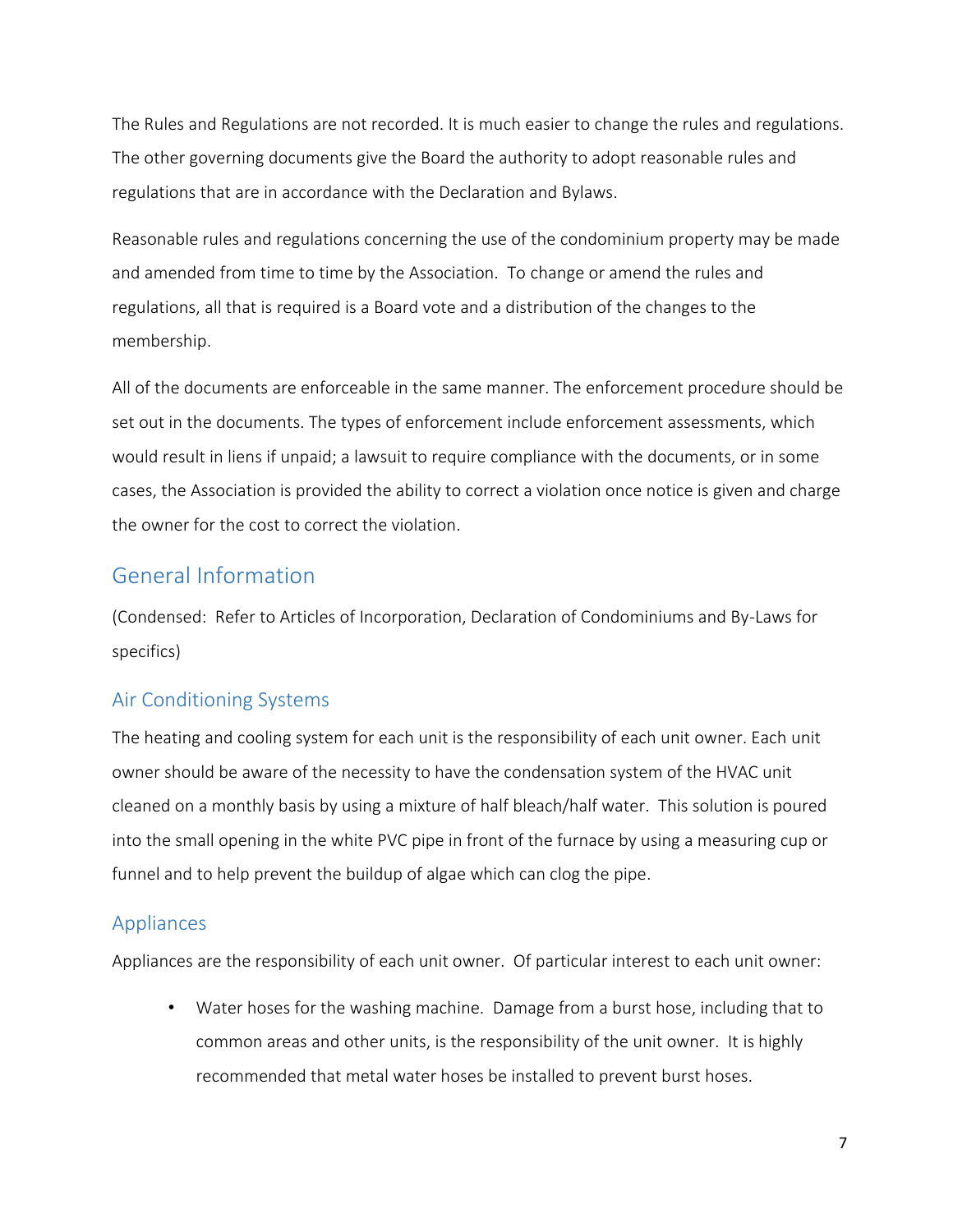- The water heater should be flushed annually by hooking a hose to the drain at the bottom of the water heater and draining it into the nearest tub. The first time may result in significant sand and other debris draining from the water heater. As a bonus, this should improve the efficiency of the water heater.
- Homeowners can install a filter on the main water line coming into the unit to prevent sand in the lines from getting into the valves and pumps of appliances such as the washer or dishwasher.

#### <span id="page-7-0"></span>**Balconies**

Balconies are considered common area. No clothes, sheets, blankets, laundry of any kind, or other articles shall be hung or exposed from any unit balcony or common element of the condominium property. No bicycles, carpeting or other moisture retaining coverings or unsightly furnishings are permitted on the balconies.

The American flag may be appropriately displayed during appropriate times in accord with the large number of military in the area. Holiday lights may be installed on balconies no earlier than Thanksgiving and must be removed by January 6th.

Charcoal grills and picnic space are provided on the grounds to the right as you exit the front door.

No drilling or fastening to the concrete or building of any object is permitted without board approval. This applies to walls and floors.

The Santa Rosa Island Authority has declared the feeding of fowl from the balconies to be illegal.

Throwing items off walkways or balconies, climbing on balconies, and hanging over balconies are felony offenses in the Florida.

#### <span id="page-7-1"></span>Bicycle Room

Unit owners must register bicycles with the Property Manager. To register bicycles, use the New Owner Registration Form found a[t www.TristanOwners.com.](http://www.tristanowners.com/) Unit owners will be provided identification tags for each bicycle. Spots in the bicycle rooms are first come/first serve. If all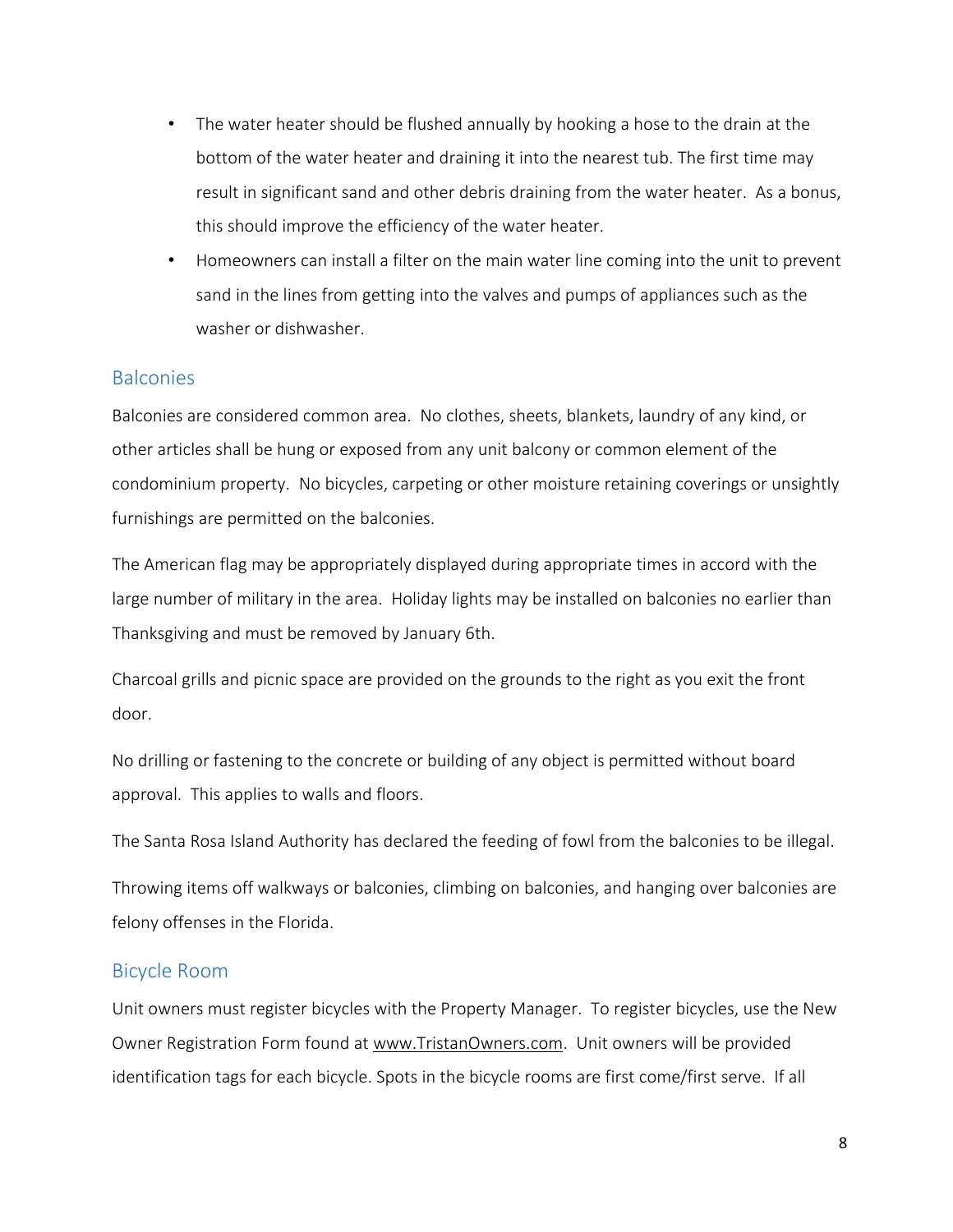spots are filled, names will be placed on a waiting list. Bicycle rooms are a common element; therefore, bicycle spots do not convey with the sale of a property.

There is a limit of two (2) bicycles per unit allowed in the bicycle room. A fee of \$5.00 will be charged to replace a lost bicycle room key.

#### <span id="page-8-0"></span>Board of Directors

A Board of Directors elected by members (owners) governs your Homeowners Association. The Board normally meets every other month. The meeting dates can be found in the Owner's Portal at [www.TristanOwners.com](http://www.tristanowners.com/) as well as a listing of agendas, meeting minutes and board members.

All powers and duties of the Association existing under the Condominium Act, the Declaration of Condominium, the Articles of Incorporation and the By-laws shall be exercised exclusively by the Board of Directors, through its agents, contractors or employees, subject only to approval by unit owners when such is specifically required.

Each May (the Saturday following Mothers Day) the Association holds its Annual Meeting where members of the Board of Directors are elected. The Board welcomes your input. Should you desire to be a candidate for the Board, you may submit a Candidate Request form to the Association in accordance with Florida State Statute Chapter 718, Condominium (sent to the management company) indicating your interest and your name will be added to the ballot.

The following procedures have been implemented regarding homeowner requests, including review of records.

- 1. All homeowner requests directed to the Board of Directors or its Officers are to be hand written or typed and mailed e-mail? only to property management company:
- 2. If verification of delivery is needed, please use "Certified Mail Return Receipt".
- 3. All inquiries to the Board of Directors for which a response is expected must be sent by "Certified Mail". Inquiries of this type will be limited to one inquiry per unit in any 30-day period and may contain only one question.

The following procedures have been implemented regarding an Association Records Review Session.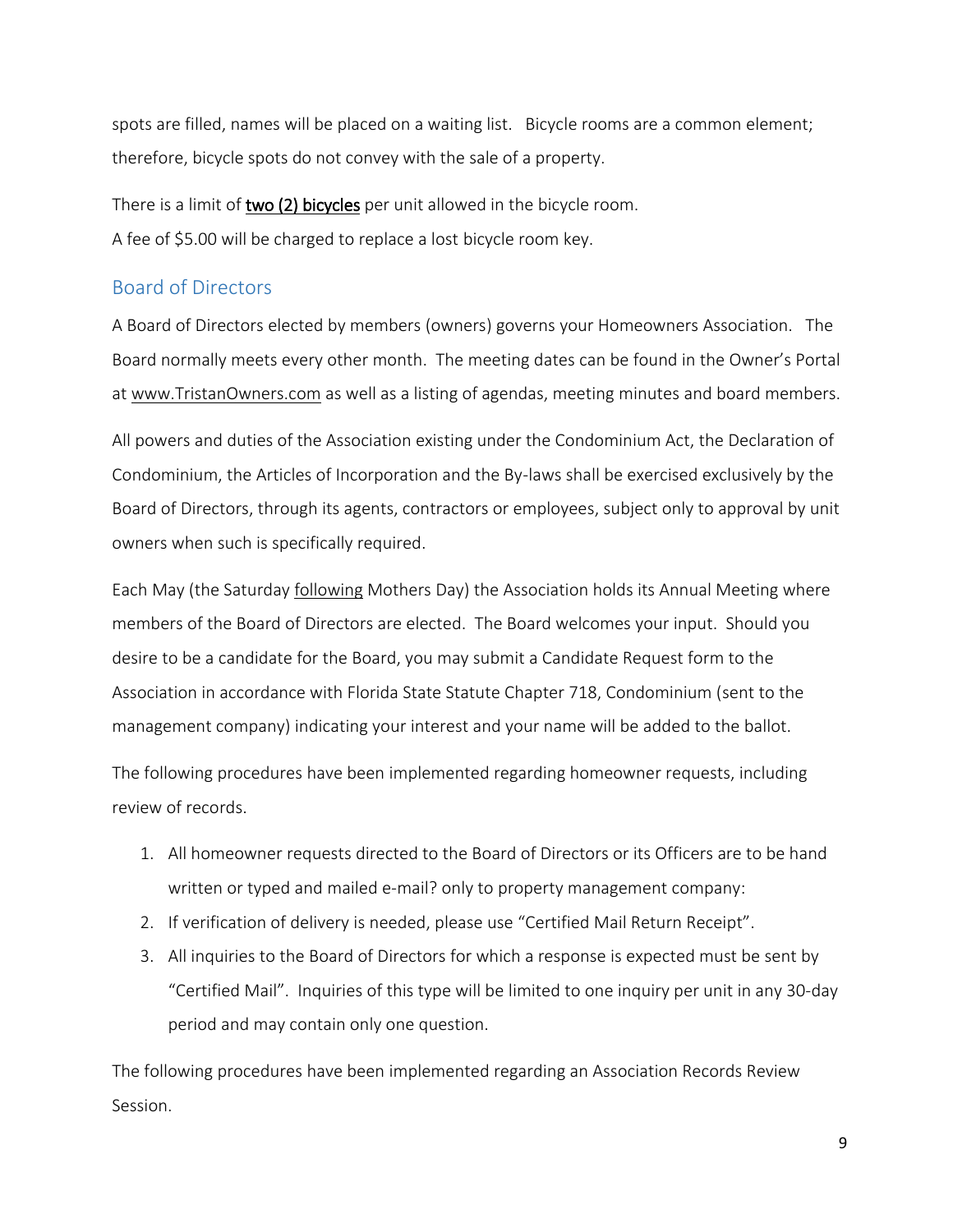- 1. A single two-hour session per week will be made available to homeowners requesting the review. The review is for the requesting homeowners only or their designated representative. The time and date chosen must be agreeable to both parties.
- 2. All review will be done at Tristan Towers or the management company office. The location will be at the discretion of the President.
- 3. Two Board members must be present for record reviews and will be appointed by the President and may include the President.
- 4. Logistics dictate, in record review requests encompassing both archival and current records, that all archival records are reviewed first before any current records are transferred to the site.
- 5. At the sole discretion of the President of the Association, independent third persons will be hired to ensure record integrity and to protect the Association.

#### <span id="page-9-0"></span>Board Meetings

The following procedures have been implemented regarding homeowner participation at Board of Directors meetings.

1. All homeowners are free to speak to any agenda item at a Board of Directors meeting at the appropriate time. The time allotted to each homeowner will be no more than three minutes.

2. All homeowner correspondence sent to the Board will be distributed to all Board members for their consideration of addressing at upcoming or future Board meetings. The Board will not attach homeowner letters to the minutes.

#### <span id="page-9-1"></span>Boat Dock & Pier

The dock located at Tristan Towers contains 13 slips. Twelve of the slips have perpetual use rights and one slip is available for anyone to temporarily load or unload. Guest and owners are welcome to use the pier but not the "owned" slips. No overnight stays are allowed. Diving nor crabbing is not allowed from the pier.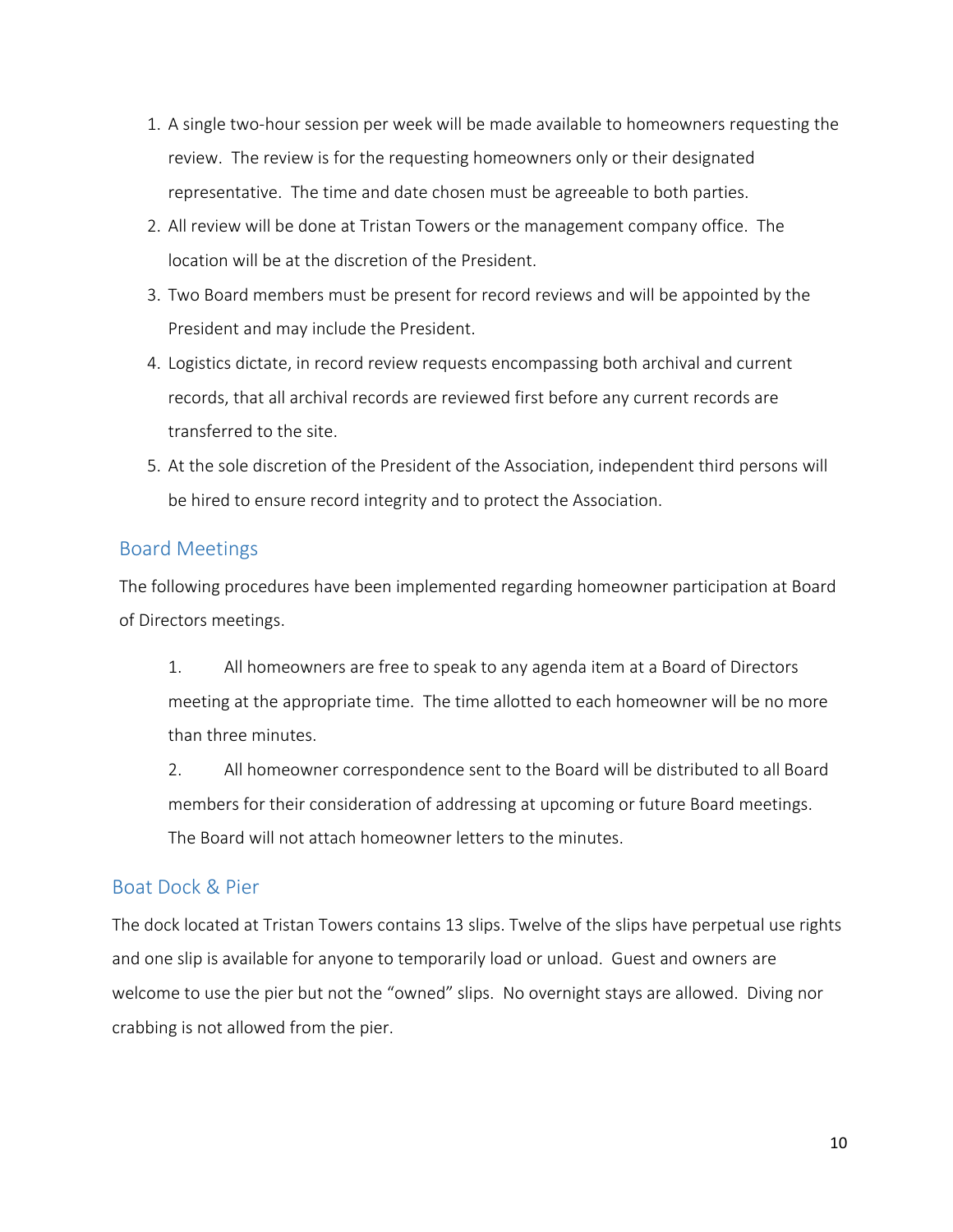#### <span id="page-10-0"></span>Clubhouse

Use of Clubhouse facilities shall be restricted to use by owners. No owner may assign to a tenant the right to rent the clubhouse. The Club House Reservation form can be found on the website, [www.TristanOwners.com.](http://www.tristanowners.com/) Use of the clubhouse must be approved by the property manager and scheduled in the Association Calendar of Events. A deposit fee of \$200.00 must be filed with the property manager upon making the reservation. The fee will be refunded in full provided no damage, repair or additional clean-up is required.

Owners reserving the Clubhouse for any function will be responsible for clean-up and securing the premises. All trash and garbage is to be placed in the dumpster and not left in the trashcans at the pool or Clubhouse doors. Garbage is not to remain out of the dumpsters overnight. Floors must be swept, tables and chairs returned to storage and sink and refrigerator are to be left clean.

Guests will be permitted to use the facilities only while an owner is present at the function.

No one under the age of 18 will be allowed to use the Clubhouse unless accompanied and supervised by an adult. Violation of this rule will be cause for the unit owner to be suspended from future use of the Clubhouse facilities.

No pets are allowed in the Clubhouse, pool area or pool at any time. No fog machines or other devices that may trip the smoke detectors are allowed.

No musical instruments, bands, radios, stereos or televisions may be played loudly enough to disturb other units after 10:00 PM.

Events such as promotions, solicitations, sales presentations or commercial activities require prior Board of Director's approval.

Owners may sponsor parties for church, social, fraternal and company groups, subject to the following restrictions.

- Owner must be present during the entire event
- Owner will be responsible for deposit fee. Association checks will not be accepted for deposit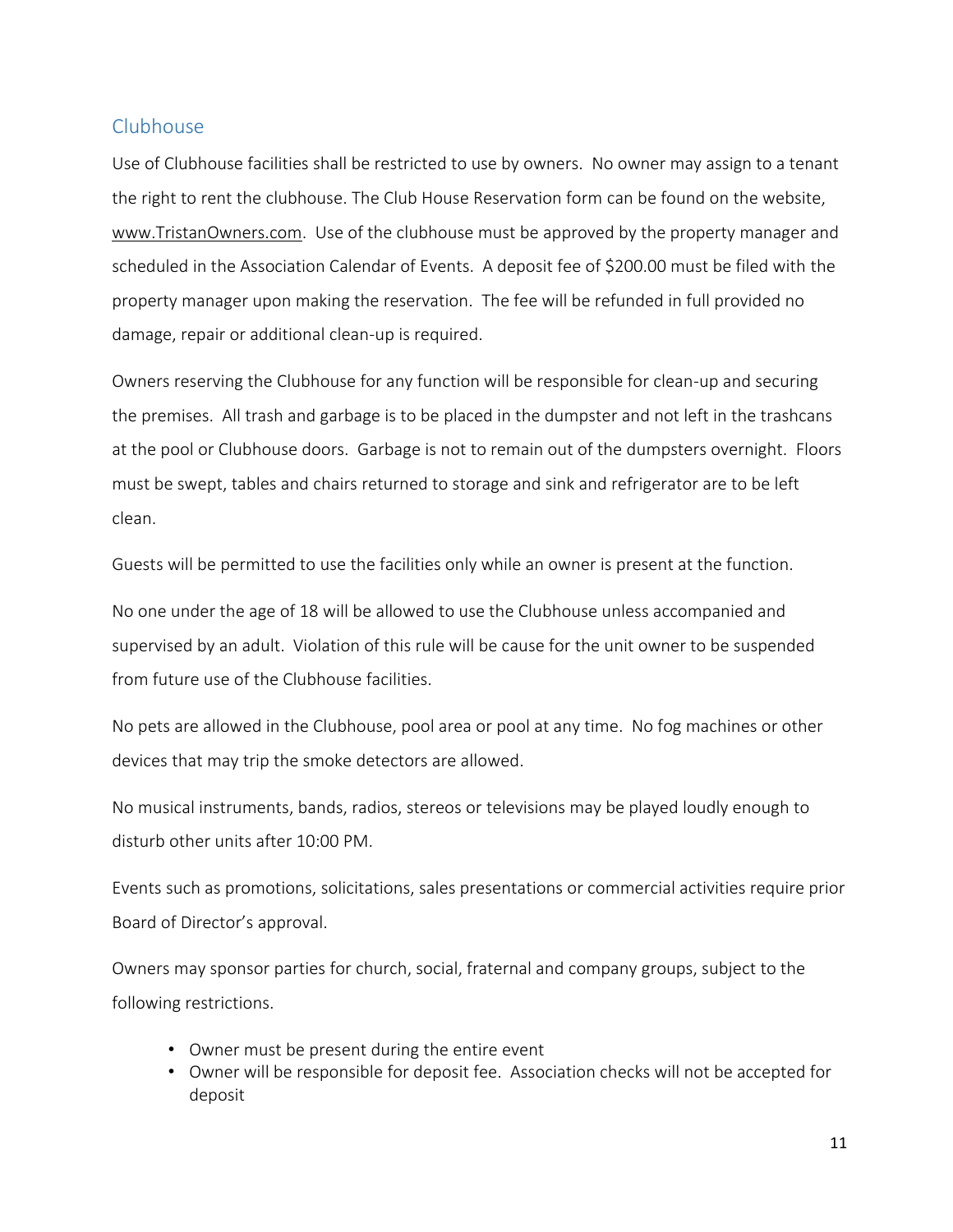- No functions charging an admission fee will be allowed. Free offerings of drink and food are acceptable
- No rice, bird seed, confetti, etc. will be thrown at weddings or parties
- No streamers may be attached to the ceiling fans

Use of the Clubhouse facilities does not include exclusive rights to the pool area or the boardwalk.

Keys to the facility are for owner's control only and are not to be given or loaned to anyone. The keys may be obtained from the Property Manager the day before the function if the clubhouse is not in use that evening or on Friday for a Sunday function. The key must be returned the day after the event unless alternate arrangements are made.

The Tristan Towers entry gate is to be kept secured. A representative from the event should be stationed at the gate to allow guest entry. Under no circumstances is the entry gate to be propped open or left unattended in an "open" position (this will damage the electronic gate mechanism). For security reasons, the entry code must not be given to guests attending the event.

#### <span id="page-11-0"></span>Common Area Maintenance (CAM) Fees

Common Area Maintenance (CAM) Fees cover expenses such as exterior building maintenance, water and sewer charges, trash removal, common area electricity, basic cable TV, pest control, pool and grounds care, reserve funding, management and general maintenance. CAM Fees are due on the first and are delinquent after the fifteenth of the month. After the fifteenth of the month, a late fee of \$25.00 is assessed. Interest will be charged at the Florida legal rate on all delinquent assessments after the 31<sup>st</sup> of each month.

#### <span id="page-11-1"></span>Construction within a Unit

A unit owner shall complete a remodeling form found at www.TristanOwners.com and submit it to the Property Manager prior to commencement of demo/construction/remodeling.

Days and time allowed for construction: Monday thru Saturday 8:00 am to 5:00 pm Sunday prohibited Holidays restricted: New Year's Day, July 4<sup>th</sup>, Labor Day, Thanksgiving, and Christmas Day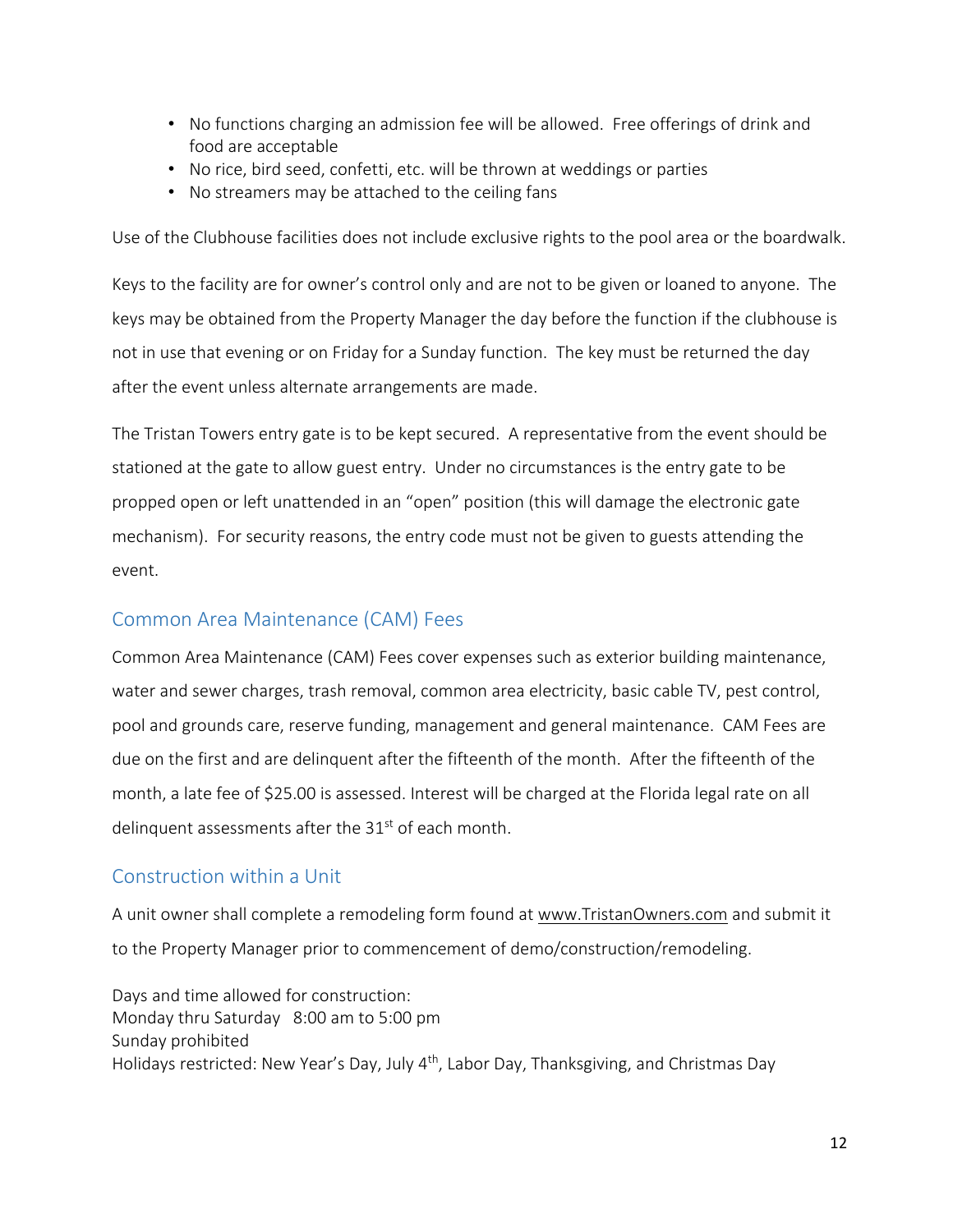- Unit owners will be held responsible for their contractors, sub-contractors, employees, vendors and suppliers.
- Hallway floors must be covered with a protective covering and must be kept clean every day by the owner, contractor, sub-contractors, employees, and any other trade conducting work in the unit.
- A designated elevator is for the use of contractors, which must be kept clean by each trade daily.
- Construction debris may not be disposed in Tristan Towers dumpsters. Construction debris may not accumulate in the hallways or on any common area property.
- Luggage and shopping carts are not to be used for construction. Constructions carts should be used.
- Dumpster for a Unit Owner Construction see below.
- Proof of Insurance requirements from all contractors and sub-contractors must be provided prior to construction.

Insurance Certificate Requirement

- 1. Must be issued by the contractor/sub-contractor insurance agent.
- 2. Must name the Association as an "Additional Insured" and as a "Certificate Holder".
- 3. Must name Beach Condo Management as an "Additional Insured" and as a "Certificate Holder".
- 4. Minimum Limits of Insurance:
	- Commercial General Liability minimum of \$1 million each occurrence, 2 million general aggregate
	- Automobile \$1 million Non-Owned & Hired Automobile liability
	- Worker's Compensation with Employers Liability Limits Minimum \$500,000.00/\$500,000.00/\$500,000.00

#### <span id="page-12-0"></span>Dumpster for a Unit Owner Construction

A unit owner is allowed one private dumpster for renovation of their unit in a six (6) month period. The dumpster must fit in a single parking space and must be placed at the far south end of the parking lot in the most eastern spot. The dumpster cannot remain on the property for more than three (3) consecutive days and under no circumstances allowed from June  $1<sup>st</sup>$  to August 1<sup>st</sup>.

#### <span id="page-12-1"></span>**Disturbances**

No resident or guest shall permit any noise to originate from his unit that would be an annoyance or nuisance to residents of other units, including, but not limited to, radios, stereos, musical instruments, singing, etc.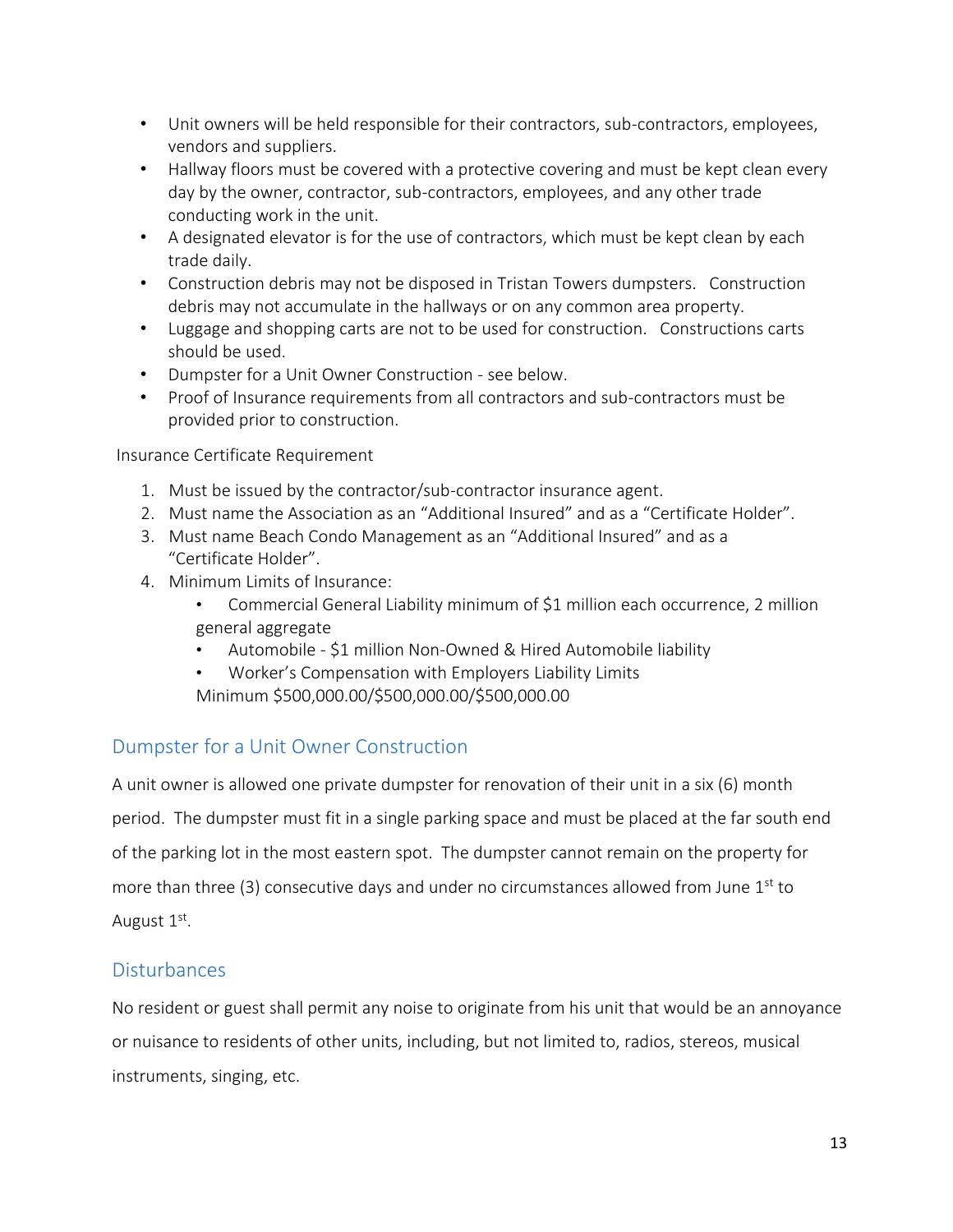All owners should see that occupants of their unit abide by the Association rules. However, owners are not always present when their unit is in use. To ensure that rules are followed, owners may request that the Board of Directors notify them if and when occupants of their unit violate Tristan Towers Rules. This would include guests and renters. This is in addition to notification to any rental agent involved.

#### <span id="page-13-0"></span>Elevator

Anyone moving in/moving out of Tristan Towers is required to have pads placed in the elevator. Contact the Property Manager at least 48 hours prior to your moving day.

## <span id="page-13-1"></span>Emergency Telephone Numbers

- Sheriff's Office (located near the pier at the Casino area) 850-436-9650 or dial 911
- Fire Station (located on the island) 850-932-3131 or dial 911
- Storm Information (appears regularly on the Weather Channel) or dial 850-595-3344
- Florida Marine Patrol 850-444-8978 & after 5 PM dial 1-800-342-5367
- U.S. Coast Guard 850-453-8282
- Emergency room at nearby Gulf Breeze Hospital (just over the toll bridge and turn right on 98. At the light, turn left. Location less than 5 minutes away) 850-934-2020
- To report Power outage 850-505-5711
- To report Cable TV outage (Mediacom) 850-932-9233

#### <span id="page-13-2"></span>Employee interaction with Owners

Employees are expected be kind and courteous to owners and guests. However, some owners may wish to visit for an extended period of time. Employees are to explain that they have work to do and they must keep moving to accomplish the task. Too much time spent with one owner is reducing the benefit to all other owners in the building. Feedback and requests must be conveyed to the Property Manager as necessary, not to our employees.

The Tristan Towers Employee manual states that Employees should avoid any situation which involves or may involve a conflict between their personal interest and the interest of the Tristan Towers.

Conflicts of interest include but are not limited to: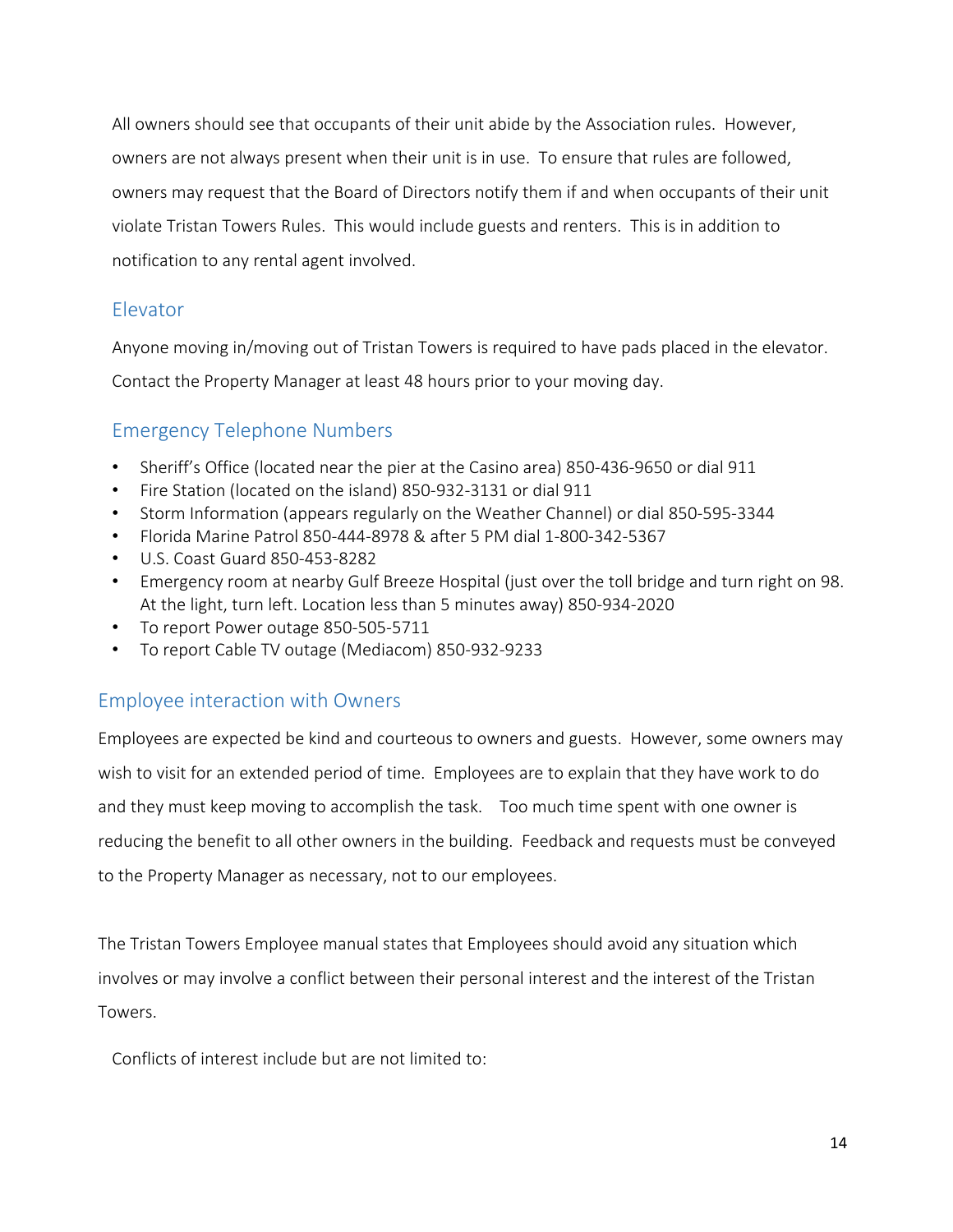- Socializing with Tristan Tower unit owners while on or off of the job Performing a task that benefits an individual owner Completing any task that has the appearance of benefiting one owner
- Using Tristan Tower facilities including pool, clubhouse, tennis courts, dock.
- Please do not ask Tristan Tower employees to violate their terms of employment.

#### <span id="page-14-0"></span>Exterior

No awning, canopy, shade, window guard, ventilator, fan, radio/television antenna or other devices may be affixed to or placed upon the exterior walls, roof or balcony nor may a balcony be enclosed, painted or altered in any way that would affect the exterior appearance. Only authorized hurricane shutters may be installed.

No reflecting material, including shades, screens, mirrors, etc. shall be affixed to windows or glass doors in a manner that causes reflecting light to affect other unit owners.

#### <span id="page-14-1"></span>Fees

The Association notifies each owner at Tristan Towers annually for his/her pro rata share of the Land Lease fee.

#### <span id="page-14-2"></span>Fire Safety

There are Fire Alarm pulls and fire extinguishers located on every floor and should be used only in the event of an emergency. In the event of a fire alarm, do not use the elevators. Go directly to the stairwell located in the hallway across from units C or D. Assemble in the area outside the building, but avoid space needed for emergency vehicles. To report a fire, dial 911.

#### <span id="page-14-3"></span>Fire Sprinkler Heads

Unit sprinkler heads are not to be painted, concealed, blocked or altered in any way that would cause them to be ineffective.

#### <span id="page-14-4"></span>Fireworks

Fireworks are prohibited at Tristan Towers.

#### <span id="page-14-5"></span>Fitness center

The fitness center is provided for those residents who choose to financially support it. Please contact the Property Manager for more information.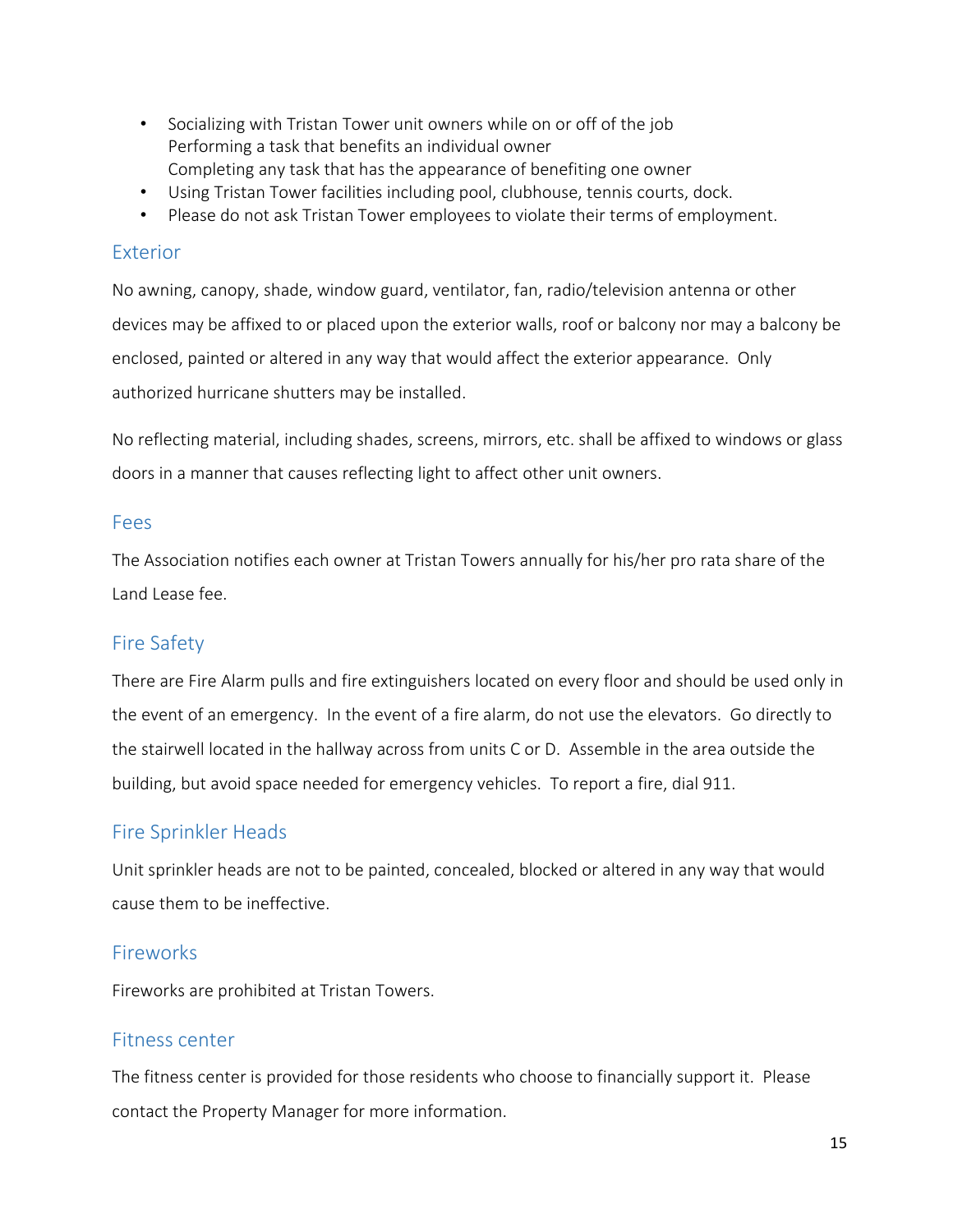#### <span id="page-15-0"></span>Food

Food and beverage may not be prepared or consumed on the common elements except in designated common grilling area.

#### <span id="page-15-1"></span>Gate/Door Opener

A remote-controlled opener which opens both the entrance gate and lobby door are available from the Property Manager. A check for \$37.50 payable to Tristan Towers is required when receiving a gate/door opener.

If it is necessary for the gates to be locked in the open position, please contact the Property Manager for assistance, to prevent damage to the electric mechanism.

#### <span id="page-15-2"></span>Hallways

The floor hallways are part of our common areas. No one shall alter, add to or remove any article from the common elements without consent from the Board. Individual doorway decorations may be provided and maintained by owners. Tristan Towers will not be in any way liable for the maintenance or security of the decorations. Owners do this at their own risk.

Walkways, entrances, halls, corridors and stairways shall not be obstructed or used for any purpose other than ingress and egress from the unit. No bicycle, scooter or toys shall be allowed to stand in any of the common areas as to do so would obstruct ingress and egress of a unit. Shopping and luggage carts must be returned to the lobby immediately.

All Homeowners on each floor should agree about decorating the hallway. The owners on that floor should follow the general guidelines below.

Hallway Items permitted:

- Individual expression in the area in front of the elevators will be subject to unanimous approval from the unit owners on that floor. Must meet fire code restrictions.
- Floor mats are permitted.
- Wreaths are permitted as long as a door hanger is used. The hanger hangs from the top of the door. No nails are allowed in the doors.
- Doorbells are permitted.
- Doorknockers are permitted.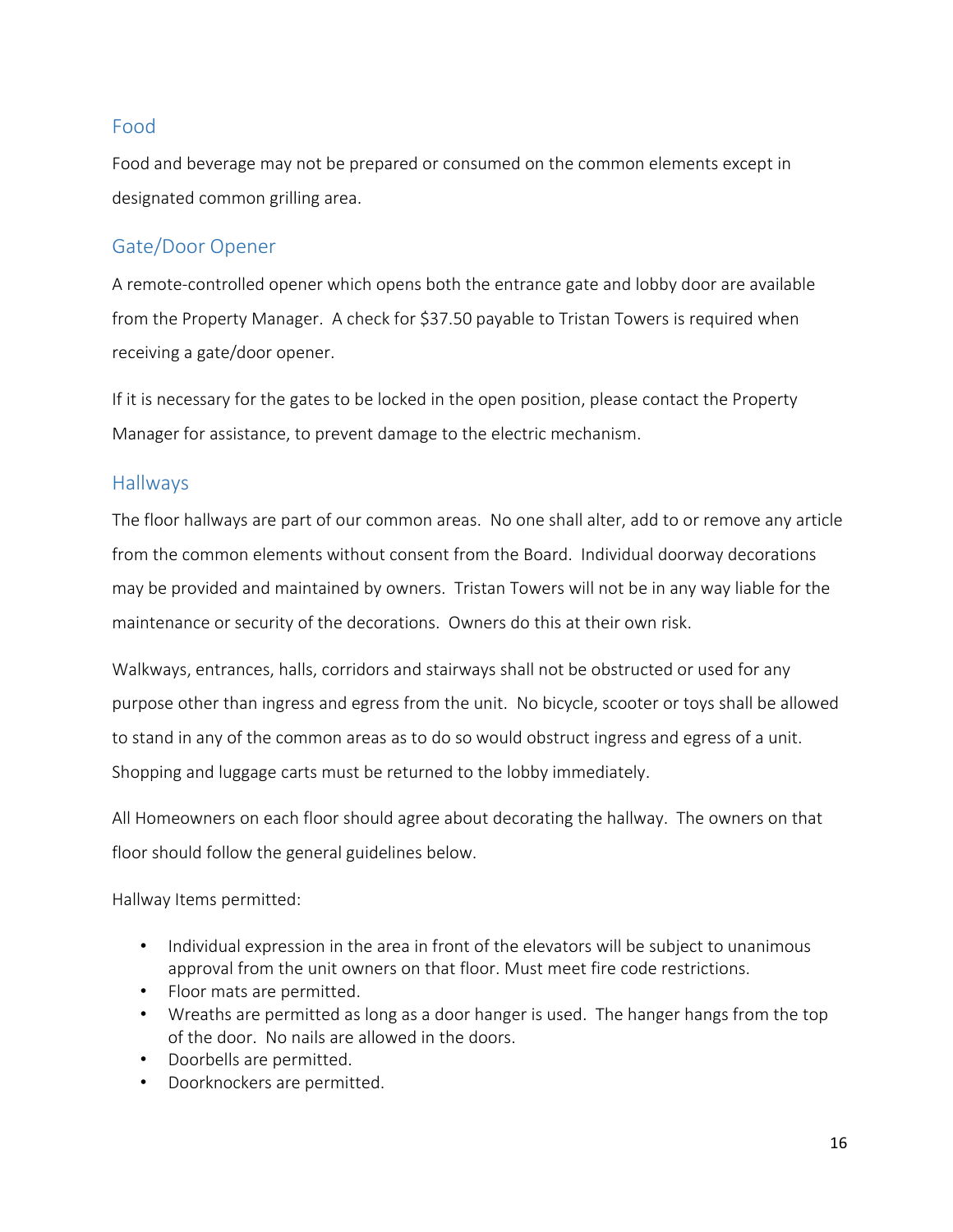Hallway Items not permitted

- No wall hangings are allowed. No one is permitted to add additional pictures to the walls.
- No lamps allowed.
- Hallway floor space will remain unobstructed.
- No live plants.
- No candles, no hurricane lamps or any live fires are permitted.

The floor hallways are part of our common areas. No one shall alter, add to or remove any article from the common elements without consent from the Board.

#### <span id="page-16-0"></span>Hurricane Shutters

Owners may choose to install hurricane shutters on their unit. Shutter color must be approved by Tristan Towers Board of Directors. Special Board approval is required prior to installation of shutters on any fixed windows. The owner is responsible to remove and/or replace shutters in the event that Tristan Towers requires repairs.

In the event of a storm warning, hurricane shutters may be closed 72 hours prior to landfall. They must be opened no later than 7 days after the beach is reopened. Owners not in residence must arrange for someone to close and reopen the shutters. The name and phone number of the person shall be on file with the Property Manager. In the event the Island Authorities declare evacuation of the island, this condition must be factored into the time allocations.

#### <span id="page-16-1"></span>Ingress/Egress

Walkways, entrances, halls, corridors, stairways, ramps and rights-of-ways shall not be obstructed or used for any purpose other than ingress and egress from the unit. There shall be no bicycles, skates, skateboards, roller blades or motorized scooters used on any

sidewalks, walkways, decks, pool area, or parking areas.

#### <span id="page-16-2"></span>Mail Box

Unit mailboxes are located in the lobby. If a key is lost, a replacement key is available from the Property Manager for a \$50 fee.

#### **Occupancy**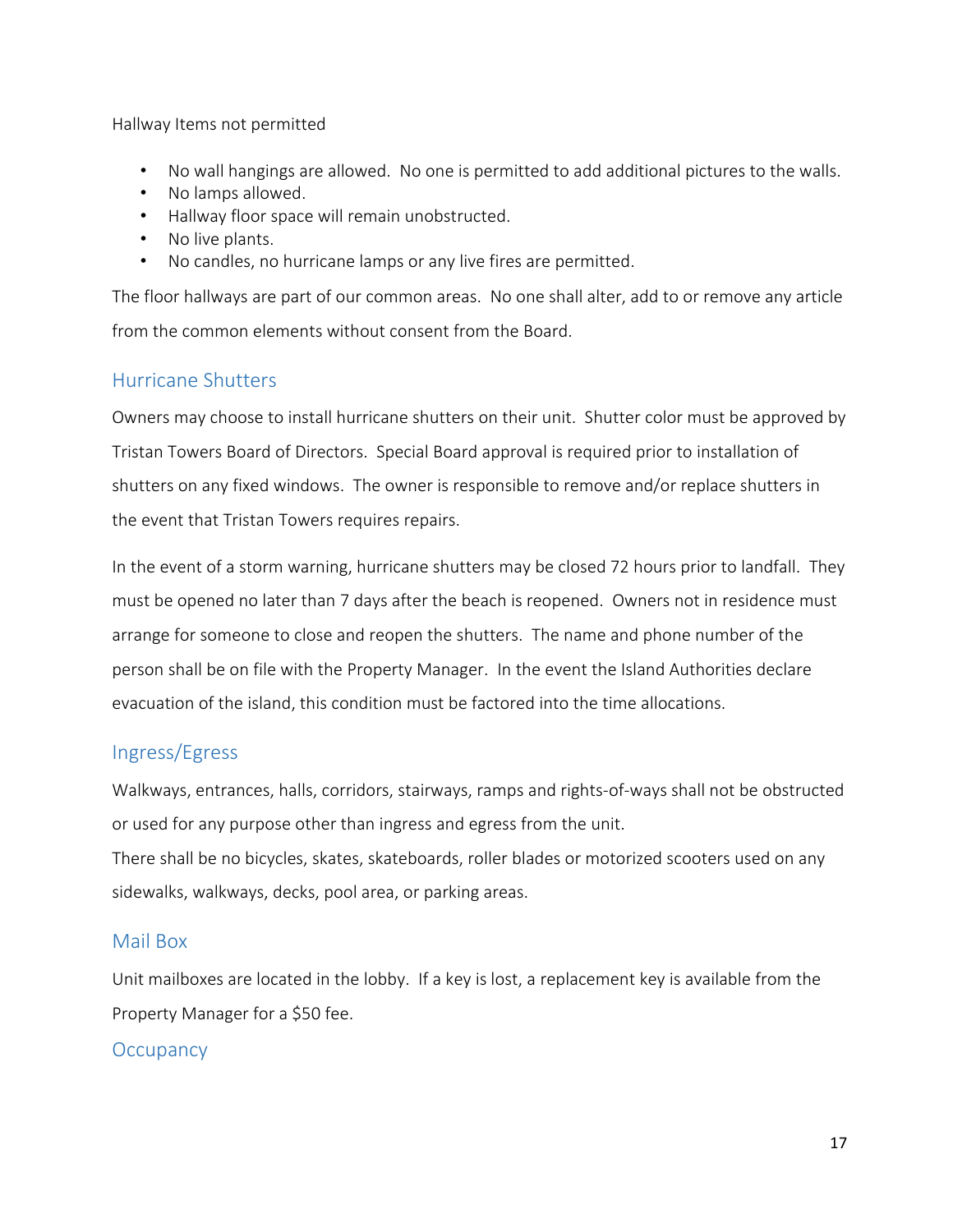Occupancy limit of six (6) persons per two-bedroom unit and eight (8) persons per three-bedroom unit will be strictly enforced. At least one occupant must be 21 years of age or older.

#### <span id="page-17-0"></span>Parking

Parking only approved in designated areas. Do not stop to load or unload in private parking spaces. Do not park in private parking spaces or block fire or loading zones. NO motor homes, recreational vehicles, vehicles that occupy more than one parking space, trailers and/or boats of any kind are allowed. Such parked vehicles will be towed at owner's expense.

#### <span id="page-17-1"></span>Pest Control

Pest control service is provided quarterly. The date of the service is included on the Calendar of Events posted in the lobby and on the website.

#### <span id="page-17-2"></span>Pets

There is a limit of two pets per unit. Pets must be registered with the Property Manager by using the Pet Registration Form found at www.TristanOwners.com.

Pets must be kept on a leash at all times and must not be allowed to eliminate on the balconies, stairwells, hallways, elevators, pool area or sidewalks. Excrement on grounds must be picked up and properly disposed.

Pets shall not be permitted to be a nuisance or annoyance of any sort to any of the occupants of other units.

Pets are not allowed on the Santa Rosa Sound side beach (local ordinance) or within the pool enclosure (County Health ordinance).

All rental contracts must have a "NO PET" clause. Any breach of this clause is cause for immediate eviction.

#### <span id="page-17-3"></span>Swimming Pool

The swimming pool is provided for the enjoyment and pleasure of Tristan Towers and Tristan Villas residents and their guests only. The owner/tenant must accompany guests to the pool area. Posted rules for the Pool are: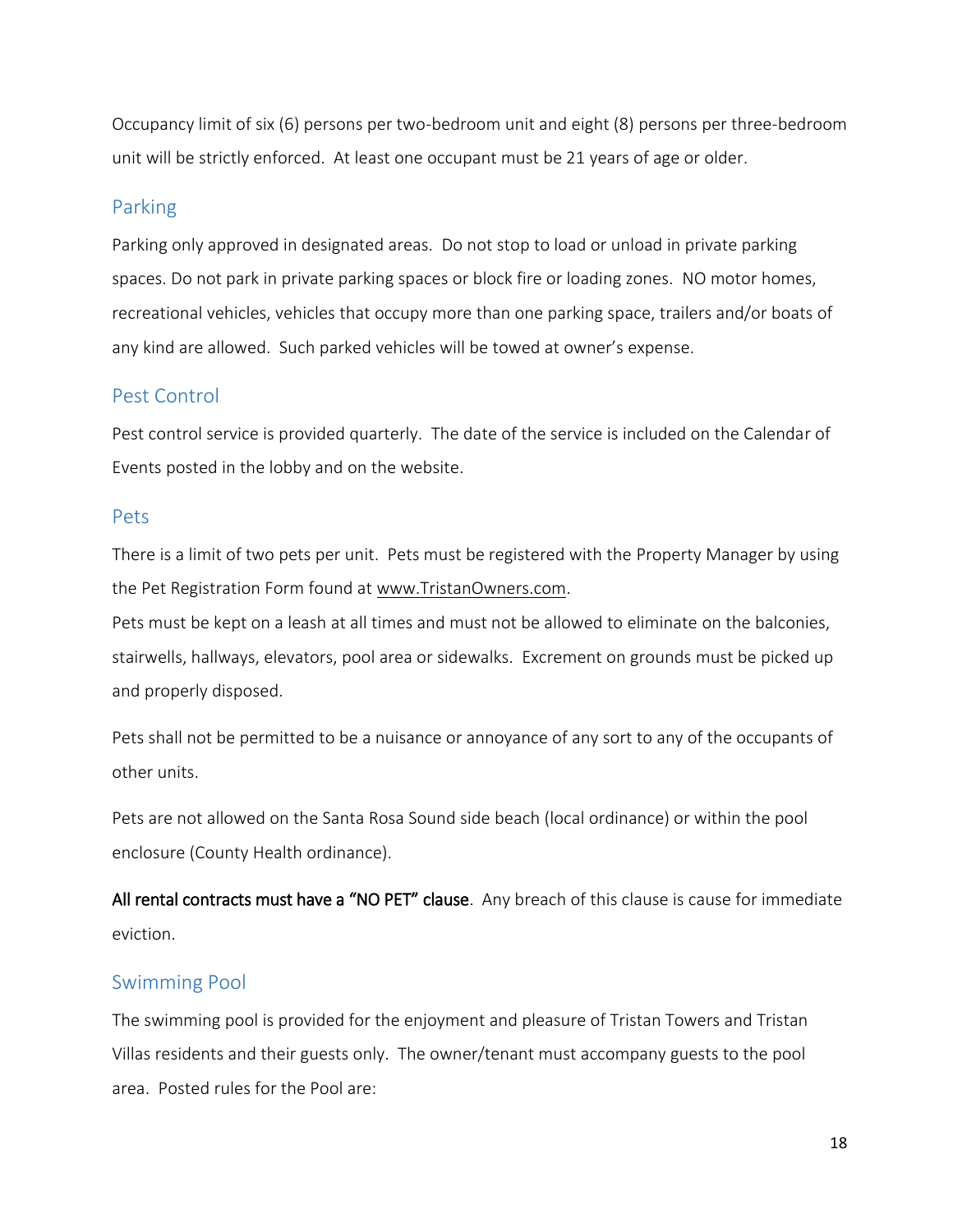- Hours are 6:00 AM to 10:00 PM. 6AM-8AM are reserved for lap swimming only
- Children under 12 must be supervised by an adult
- No glass containers, seashells or other sharp objects are allowed in the pool area, including the decks
- Do not sit, stand or tug on pool's deep-water rope pool must be shut down if rope is broken
- No food items or grills are allowed on pool decks
- No loud radios or stereos allowed
- Running, diving and horseplay are not permitted
- No pets in the Pool area, including the decks
- Wash off sand before entering the pool
- Bathing suits must be worn. No cut-off shorts are allowed
- No diapers are allowed in the pool
- Lap swimmers must replace ropes for safety
- Pool life rings and the hook are for emergencies only.
- Pool capacity is set at 78 people.
- Use pool at your own risk no lifeguard is provided.

#### <span id="page-18-0"></span>Quiet Time Hours

Quiet time hours are between 10:30 PM and 8:00 AM. See Construction within a Unit for

additional information on noise producing remodeling.

#### <span id="page-18-1"></span>**Security**

Tristan Towers Condominium is a restrictive private residential community. Non-residents who enter the property and are not visiting a resident are trespassing.

#### <span id="page-18-2"></span>**Sidewalks**

There shall be no bicycles, skates, skateboards, roller blades or scooters used on any sidewalks, walkways, decks, pool area, or parking areas.

#### <span id="page-18-3"></span>**Signs**

No "For Rent" or '"For Sale" signs are permitted within Tristan Towers property except in the Lobby Bulletin Board and by homeowners only (not realty companies).

Announcements or other information to be posted should be provided to the Property Manager for approval by the board of directors.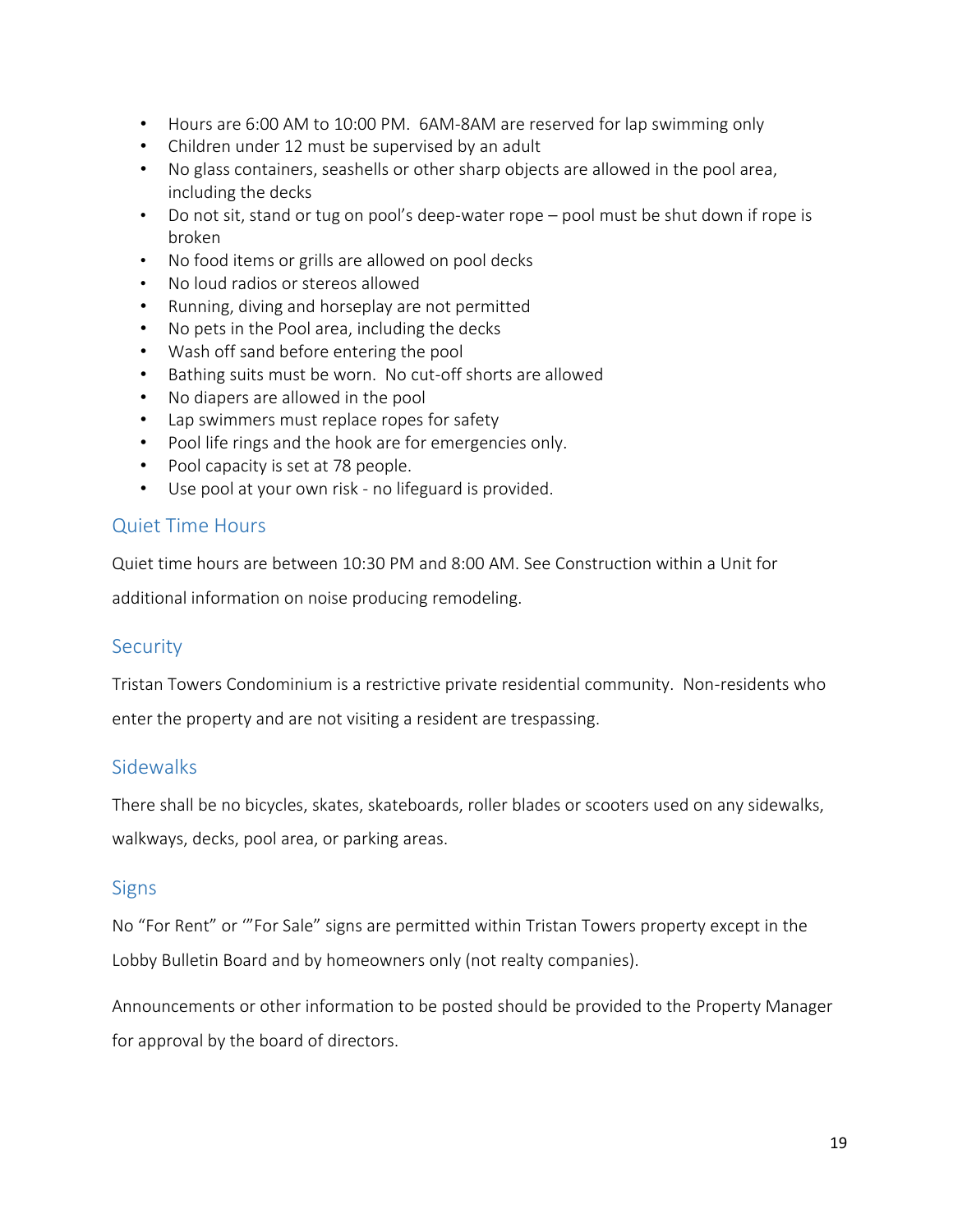#### <span id="page-19-0"></span>Smoking

The Fire Marshal has declared no smoking in the lobby, in the elevators, hallways or stairwells. Also, individual owners may declare their unit as a non-smoking unit.

### <span id="page-19-1"></span>Storage Rooms (Ground Floor)

There are two storage rooms on the ground floor containing a wire cage assigned to each unit. Items that are NOT allowed to be stored, due to fire, include all flammables (e.g., propane bottles), hazardous materials and all flash combustibles (e.g., paint, chlorine). Violations of this will result in a fine from the Fire Department. Owners are discouraged from storing upholstered items as this encourages nesting creatures. No items are to be stored outside of cages.

Keys to the outer Storage Room doors are available from the Property Manager. Locks to the wire cages are the responsibility of each unit owner.

#### <span id="page-19-2"></span>Storage under the Boardwalk Area

Canoes, Kayaks and Paddle Boards (no motorized water vessel) are allowed to be stored near the boardwalk on the racks provided. The owner of the item(s) must register them with maintenance or else they will be considered abandoned property. Owners must keep this area clean and in a neat, organized manner. Do not abuse the area and dispose of deflated rafts, tubes, fishing gear, etc. The Association will not be held responsible for damage or theft of any personal items.

#### <span id="page-19-3"></span>Taxes

The State of Florida levees an intangible tax on leases of state property. Tristan Towers Homeowners Association holds the land lease for the Tristan Towers property and pays this lease to the state. Therefore, Tristan Towers Homeowners Association pays the intangibles tax on the land lease. The individual homeowner should not pay an intangible tax on their portion of the land lease, as this would be double payment to the state.

#### <span id="page-19-4"></span>Tennis/Pickleball Courts

The tennis/pickleball courts are provided for the enjoyment and pleasure of Tristan Towers and Tristan Villas residents and their guests only.

• Please abide by common Tennis Court courtesies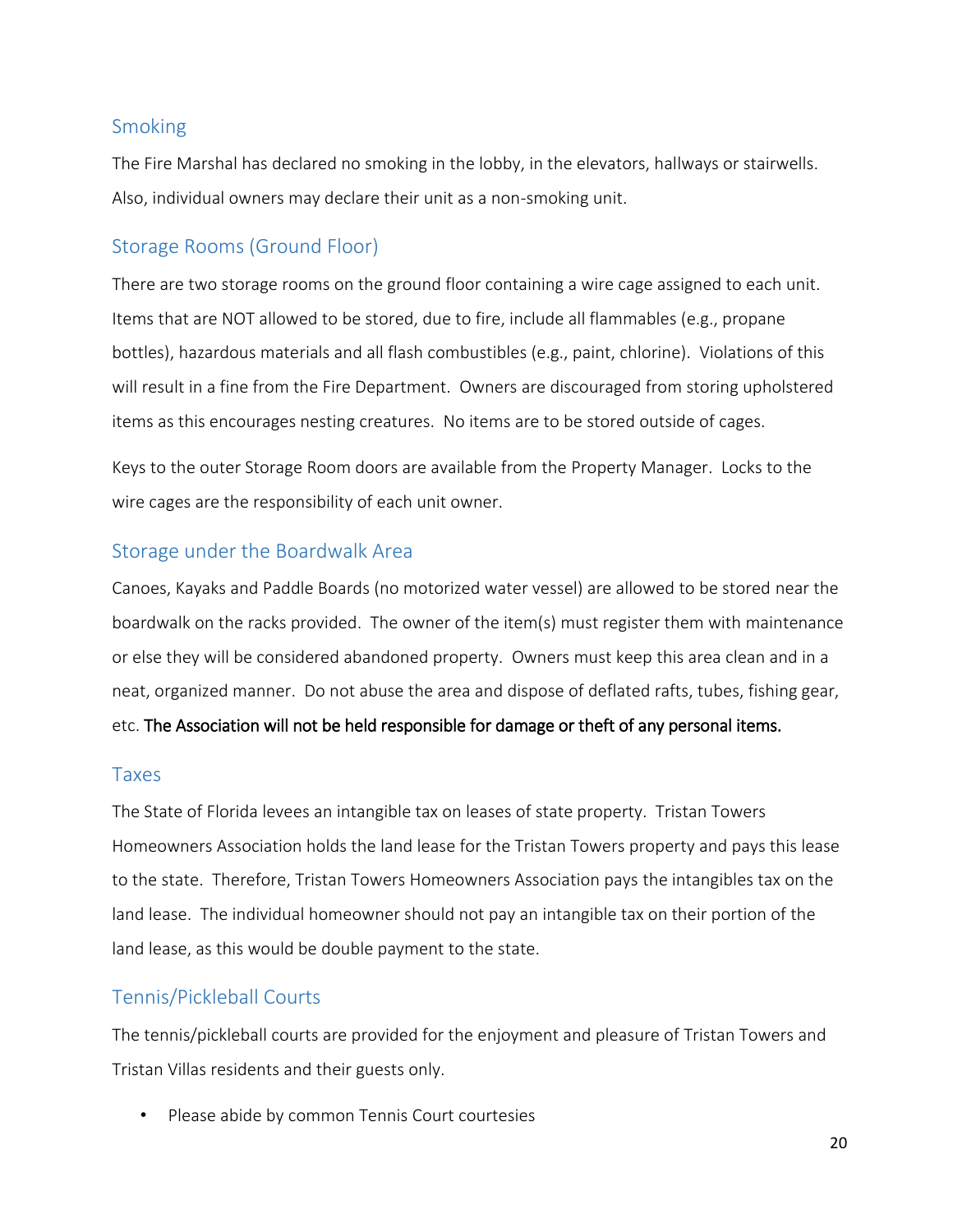- White-soled athletic or tennis shoes only
- No skateboards, rollerblades, scooters or wheeled toys are allowed on the Tennis Courts
- Playing time is limited to one hour for singles or two hours for doubles if anyone is waiting
- Lock gate when leaving

#### <span id="page-20-0"></span>Trash Disposal

All trash (including newspaper and other loose papers) must be bagged and tied before depositing into the trash chute on each floor. Do not leave trash outside units, in hallways or stairwells. Boxes and other debris should be deposited in the outside dumpster.

NO CONSTRUCTION MATERIAL ALLOWED IN TRASH CHUTES.

Recycling is currently available on Pensacola Beach. A recycling container is located on the east side of Tristan Towers, near trash dumpsters, and at the Fort Pickens Gate parking lot. No construction material may be placed in the recycling container.

#### <span id="page-20-1"></span>Unit Entry

The Association has the irrevocable right of access to all units as stated in the condo documents and under FLORIDA STATUTE 718.111(5). The following are rules and guidelines concerning the entry of units at Tristan Towers in order to maximize the safety and minimize the liability of Employees and Directors of Tristan Towers Home Owners Association.

- An Employee or Director will not unlock a unit for any reason.
- Anyone claiming to be locked out of a unit will be instructed to contact their rental management company, the unit owner or a locksmith.
- No Employee or Director will enter a unit alone.
- An Employee or Director will always enter a unit accompanied by another Employee, Director, Owner, EMS, Fire/Rescue, Police or Contractor/Repairman/Exterminator, etc (employed by an owner or the Association).
- An Employee or Director will immediately contact the appropriate Emergency Service or Police if made aware of an emergency situation occurring inside a unit but will not enter the unit.

#### <span id="page-20-2"></span>Unit Keys

Keys are kept in a secure location inside a locked office. Only a limited number of people have access to the office with fewer people having access to the key lock box.

If access to a unit is needed, the access will be logged on the unit entry log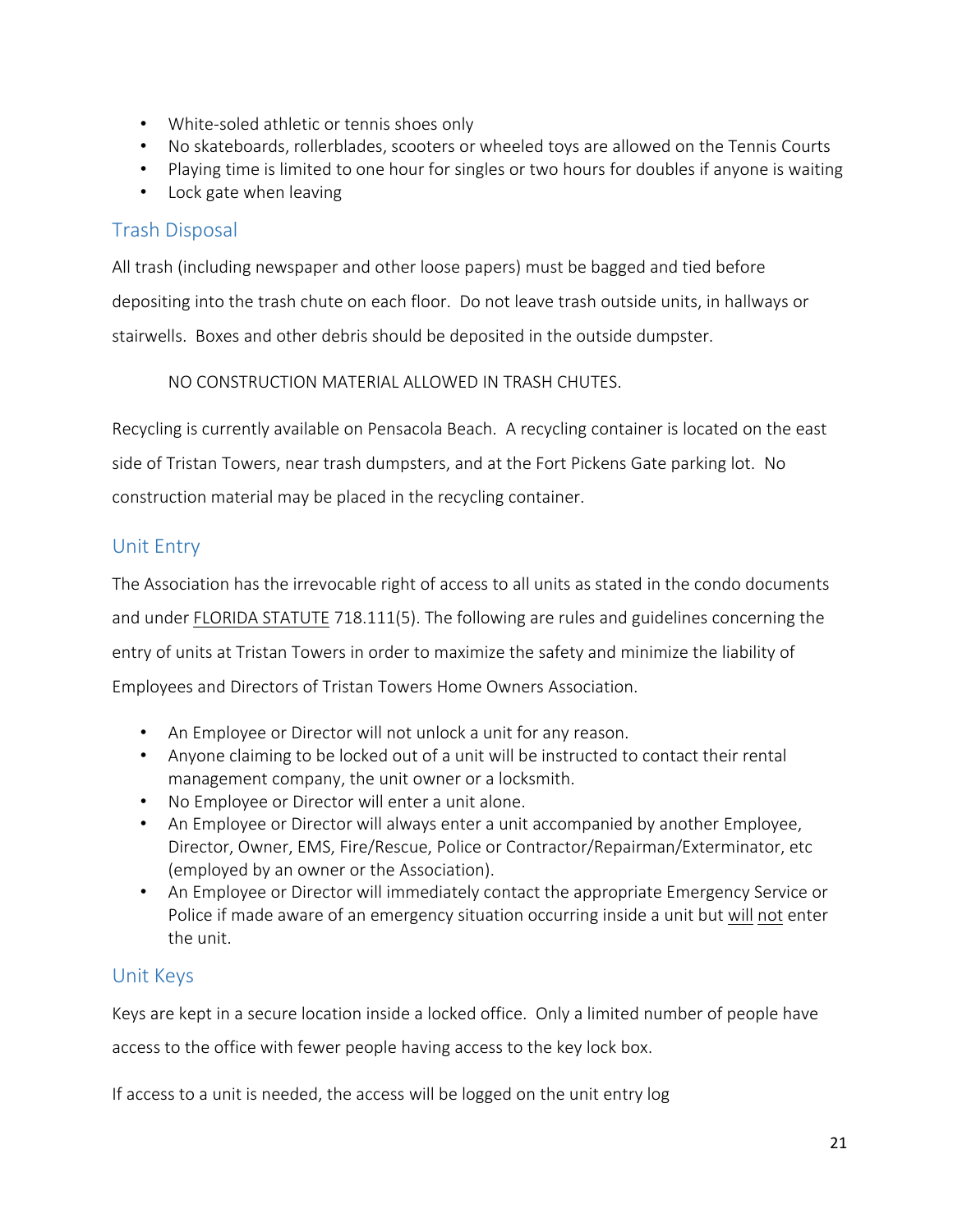It is recommended that if you currently have a door lock that uses a master key, you rekey the lock. The new key must be provided to the association for emergency access.

#### <span id="page-21-0"></span>Weather Emergencies

Owners/Residents are responsible for removing anything from their balcony that could become mobile objects (e.g., furniture, grills, and plants).

Any owner who plans to be absent during hurricane season and/or winter months should prepare his unit prior to departure by removing items from balcony and designating someone (rental agent, friend, etc.) who will check the unit prior to and after a weather emergency.

The HOA will charge an owner a flat rate of \$100.00 or \$100.00 per hour, whichever is greater, each time the association and/or Tristan Towers maintenance must prepare the unit for weather emergencies.

Tristan Towers will be secured well in advance of a hurricane's projected landfall. Residents should begin the preparation and/or evacuation process as soon as a storm is projected to enter the Gulf of Mexico. An evacuation order will be made for the island. Prior to landfall, all water and power at Tristan Towers will be turned off.

After a hurricane, roadblocks and security will remain in effect and no travel onto the beach is allowed until crews have determined a safe environment. After inspections are complete, entry into evacuated areas will be restricted to residents and homeowners with proper identification/documentation only. The Santa Rosa Island Authority issues re-enter stickers to owners and leaseholders each spring for the current year. This must be attached to the windshield. Until water and power are restored, no one is to remain at Tristan Towers.

[www.TristanOwenrs.com](http://www.tristanowenrs.com/) will be updated with information as frequently as possible during a weather situation.

#### <span id="page-21-1"></span>Web Site

Tristan Towers web site, [www.tristanowners.com](http://www.tristanowners.com/) contains pertinent information including owner forms, maintenance issue reporting and weather information. The owner's portal is password